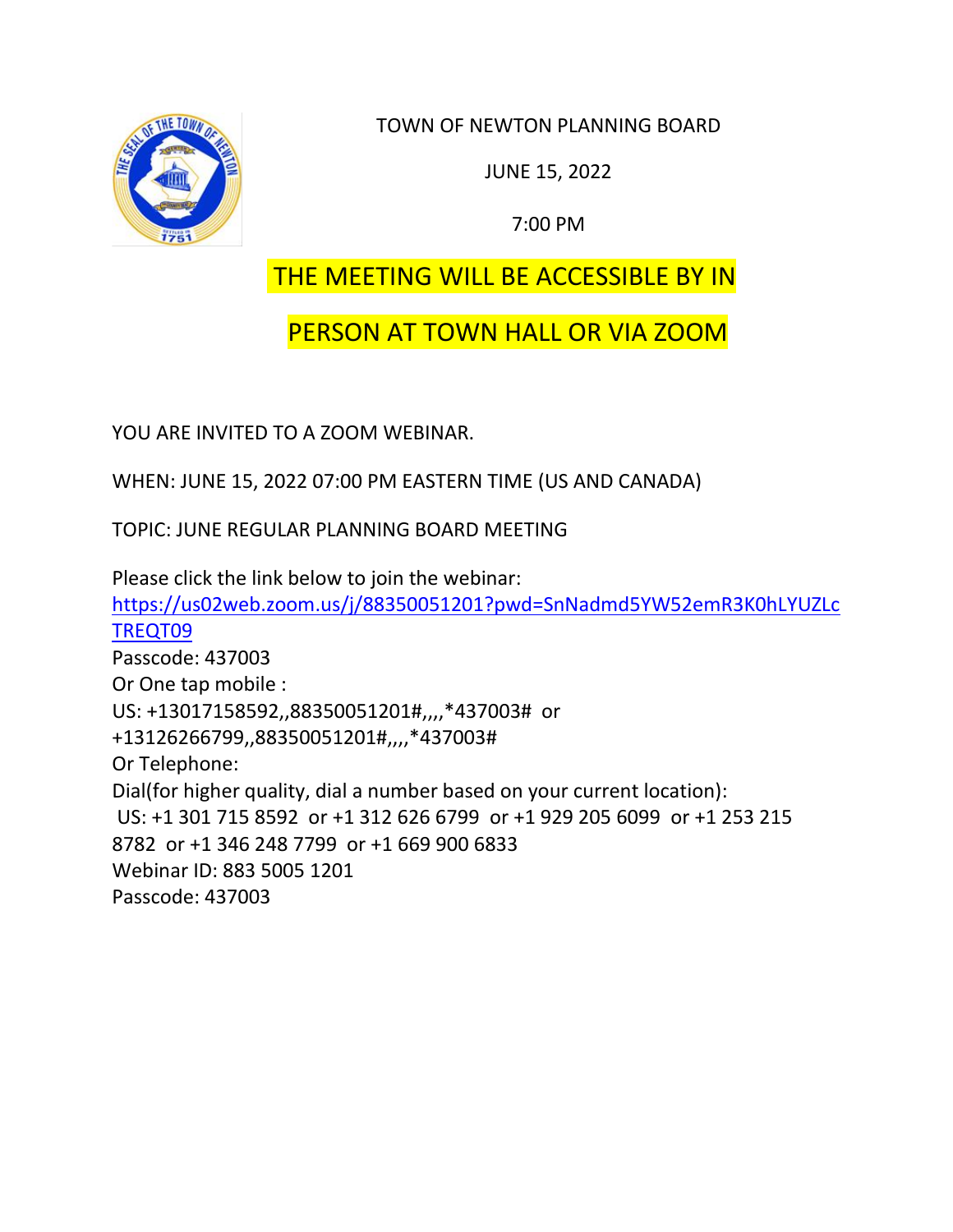

# **NEWTON PLANNING BOARD JUNE 15, 2022 @ 7:00 P.M. AGENDA**

### **1. CALL TO ORDER**

# **2. OPEN PUBLIC MEETINGS ACT**

Adequate notice of this meeting of the Newton Planning Board has been provided in accordance with the Open Public Meetings Act (Chapter 231.P.L. 1975) as follows: notice was sent to the official newspaper The New Jersey Herald, posted on the bulletin board in the Town Hall and posted on the Town website and filed with the Town Clerk. The Planning Board will hold a regular meeting by both in person and web-based platform providing remote access as the meeting will be open to the public both in person and remotely. Details for public participation will be posted on the website at newtontownhall.com Public can access Zoom.us and to join at: <https://us02web.zoom.us/j/88350051201?pwd=SnNadmd5YW52emR3K0hLYUZLcTREQT09>

#### **3. SALUTE TO THE FLAG**

#### **4. ROLL CALL**

| Mr. Flaherty                    | Mr. Marion                    |
|---------------------------------|-------------------------------|
| Mr. Wink                        | Ms. Vrahnos                   |
| Ms. Hall-Romer                  | Deputy Mayor Teets            |
| Mayor Schlaffer                 | Mr. Russo, Jr.                |
| Mr. Le Frois                    | Mr. Ragsdale, Alternate #1    |
| Mr. Schick, Alternate #2        | Ms. Le Frois, Alternate #3    |
| Glenn Kienz, Board Attorney     | David Simmons, Board Engineer |
| Jessica Caldwell, Board Planner | Kerry Brown, Board Secretary  |

#### **5. RULES**

No new testimony after 10:30 p.m. Comments from each member of the public are limited to 3 minutes during the public portion of the meeting.

# **6. MINUTES**

- **A. March 16, 2022**
- **7. HISTORIC RESOLUTIONS**
- **8. RESOLUTIONS**
- **9. OLD BUSINESS**